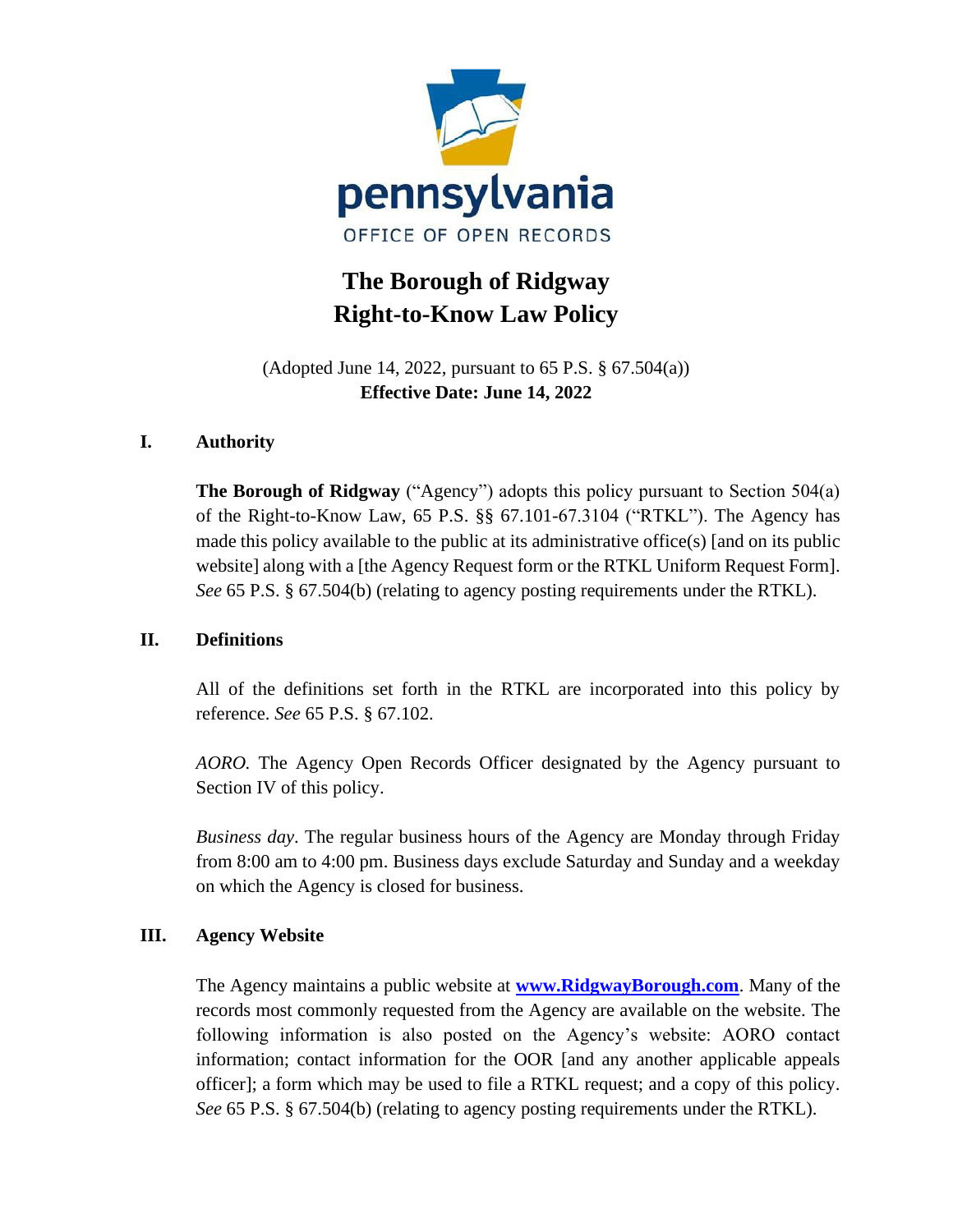## **IV. Submitting a RTKL Request to the Agency**

A. *Open Records Officer*. The Agency has designated an AORO to respond to RTKL requests.

The contact information for the AORO is:

Michael C. Handley, AORO

By Mail: 108 Main Street, Ridgway, PA 15853

In Person: 108 Main Street, Ridgway, PA 15853

Phone: 814-776-1125

Fax: 814-772-5167

Email: Michael.Handley@RidgwayBorough.com

The contact information for the AORO is posted on the Agency website.

- B. *Request*. Requests must be submitted in writing using the Agency Request Form or the RTKL Uniform Request Form available on the Agency website and must be addressed to the AORO. If a requester chooses not to use the Agency Request Form or the RTKL Uniform Request Form, the request will be considered an informal request, not subject to the RTKL. This means that the requester cannot pursue the relief and remedies provided for in the RTKL. To allow the Agency to locate requested records and determine whether those records are public, requests for records should be specific and concise and clearly identify, as precisely as possible, the records sought. See 65 P.S. § 67.703. Requesters should clearly indicate the preferred method of access – paper copies, electronic copies or by inspection. A requester should retain a copy of the request, as a copy of the request is necessary should a requester appeal the Agency response.
- C. *Receipt of the request*. For the purpose of calculating the response deadline, the Agency is deemed to have received the request on the business day that the AORO receives the request. *See* 65 P.S. § 67.901. Any request that is received by the Agency after the close of regular business hours shall be deemed to be received on the next business day. If the request is received by an Agency employee other than the AORO, the request will be forwarded to AORO as soon as practical.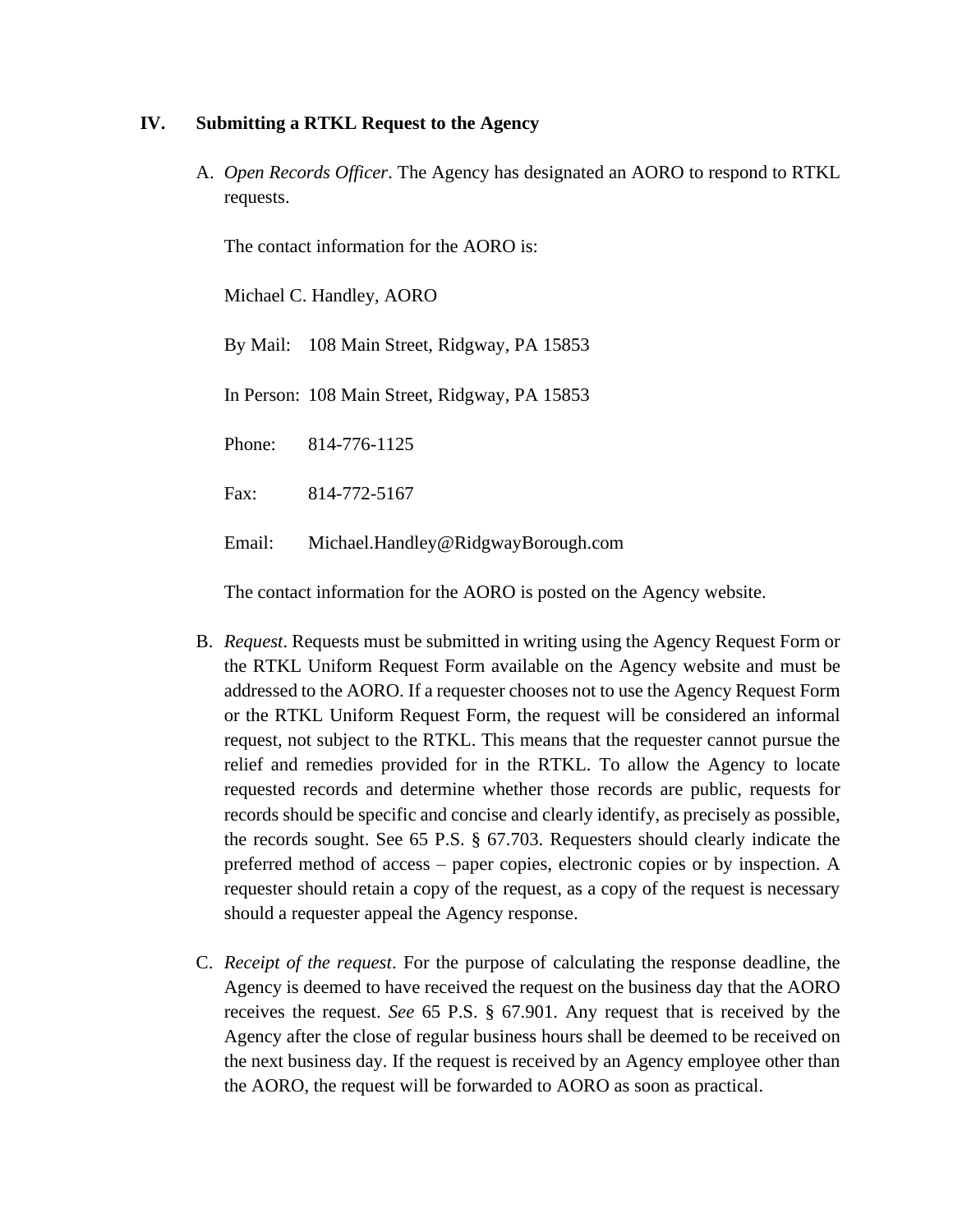- D. *Verbal requests*. The Agency will respond to verbal requests for records at its discretion. Requesters submitting verbal requests for records should be aware that they may not pursue the remedies available to a requester under the RTKL.
- E. *Anonymous requests*. The Agency will not respond to anonymous requests for records.
- F. *Response period generally*. The Agency has 5 business days to respond to a request for records under the RTKL. If an Agency does not respond, the request is considered "deemed denied," and a requester's appeal rights commence.

# **V. Agency Response**

- A. *Extension of time for response*. The Agency is permitted to take an additional 30 calendar days to respond to any request for the reasons set forth in Section 902 of the RTKL. *See* 65 P.S. § 67.902. If the Agency invokes an extension, the Agency will inform the requester in writing, in accordance with the requirements set forth in Section 902(b)(2) of the RTKL.
- B. *Requester's agreement to extend the response period*. The requester may agree, in writing, to extend the Agency response period. *See* 65 P.S. § 67.902(b)(2). The requester must agree to the extension during the initial 5 business-day response period or the extended 30 calendar day response period, if the Agency has invoked one.
- C. *Trade secrets*. If a request involves records provided to the Agency by a third party and the third party previously provided the Agency with a written statement that the record contains a trade secret or confidential proprietary information, the Agency shall provide notice to the third party. *See* 65 P.S. § 67.707(b).
- D. *Final response*. The Agency may grant a request, partially grant and partially deny a request, or deny a request in its entirety. The final response of the Agency will be in writing. Should the Agency fail to issue a response within the applicable response period, the request is deemed denied. *See* 65 P.S. § 67.901.
	- 1. *Granting access to records*. The Agency may grant a request for records by issuing a response: (1) granting access to inspect Agency records during the Agency's regular business hours; (2) sending copies of the records to the requester; or (3) by notifying the requester that the records are available on the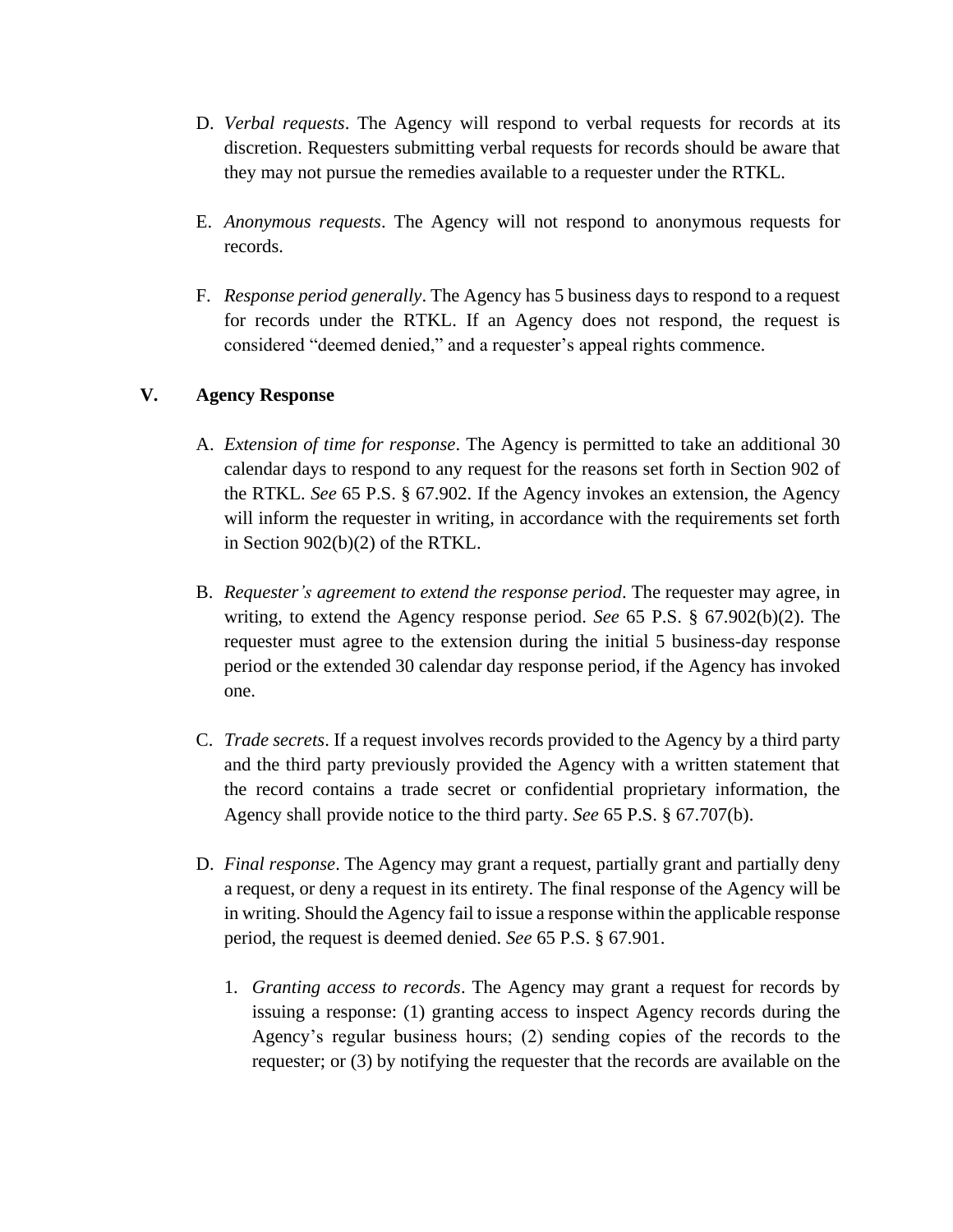Agency website or other publicly accessible electronic means. *See* 65 P.S. §§ 67.701(a), 704.

- 2. *Denying or partially denying access to records*. Should the Agency deny or partially deny a request for records through redaction or otherwise, the Agency will inform the requester of the denial or partial denial in writing. The response will describe the requested records, inform the requester that the Agency does not possess the responsive records or, if the records are exempt from public access, provide a citation to the relevant legal basis for withholding the requested records. *See* 65 P.S. § 67.903. Additionally, the response will provide the name, signature, title, business address and telephone number of the Open Records Officer who denied the request, as well as the date of the response and the procedure to appeal the denial. *See* 65 P.S. § 67.903.
- E. *Fees*. The Agency will charge fees consistent with the RTKL Fee Structure, available at [http://www.openrecords.pa.gov/RTKL/FeeStructure.cfm.](http://www.openrecords.pa.gov/RTKL/FeeStructure.cfm) The Agency may, in its discretion, choose to waive some or all of the fees owed on a case-bycase basis. The Agency will waive fees of less than \$5.00.

# **VI. RTKL Appeals**

*A. Generally*. To challenge the denial, partial denial, or deemed denial of a request for Agency records, an appeal may be filed using the OOR appeal form, available at [http://www.openrecords.pa.gov/Appeals/AppealForm.cfm,](http://www.openrecords.pa.gov/Appeals/AppealForm.cfm) or by contacting the OOR at the following address:

Office of Open Records Commonwealth of Pennsylvania 333 Market St., 16th Floor Harrisburg, PA 17101-2234 [openrecords@pa.gov](mailto:openrecords@pa.gov)

*B. Requirements of an appeal*. All appeals must be filed within 15 business days of the mailing date of the Agency's denial, partial denial, or deemed denial of the request. All appeals must be in writing; must state the grounds upon which the requester asserts that the requested records are public records; must address any grounds stated by the Agency for denying the request; and must include a copy of the request and the Agency's response, if any. *See* 65 P.S. § 67.1101(a)(1).